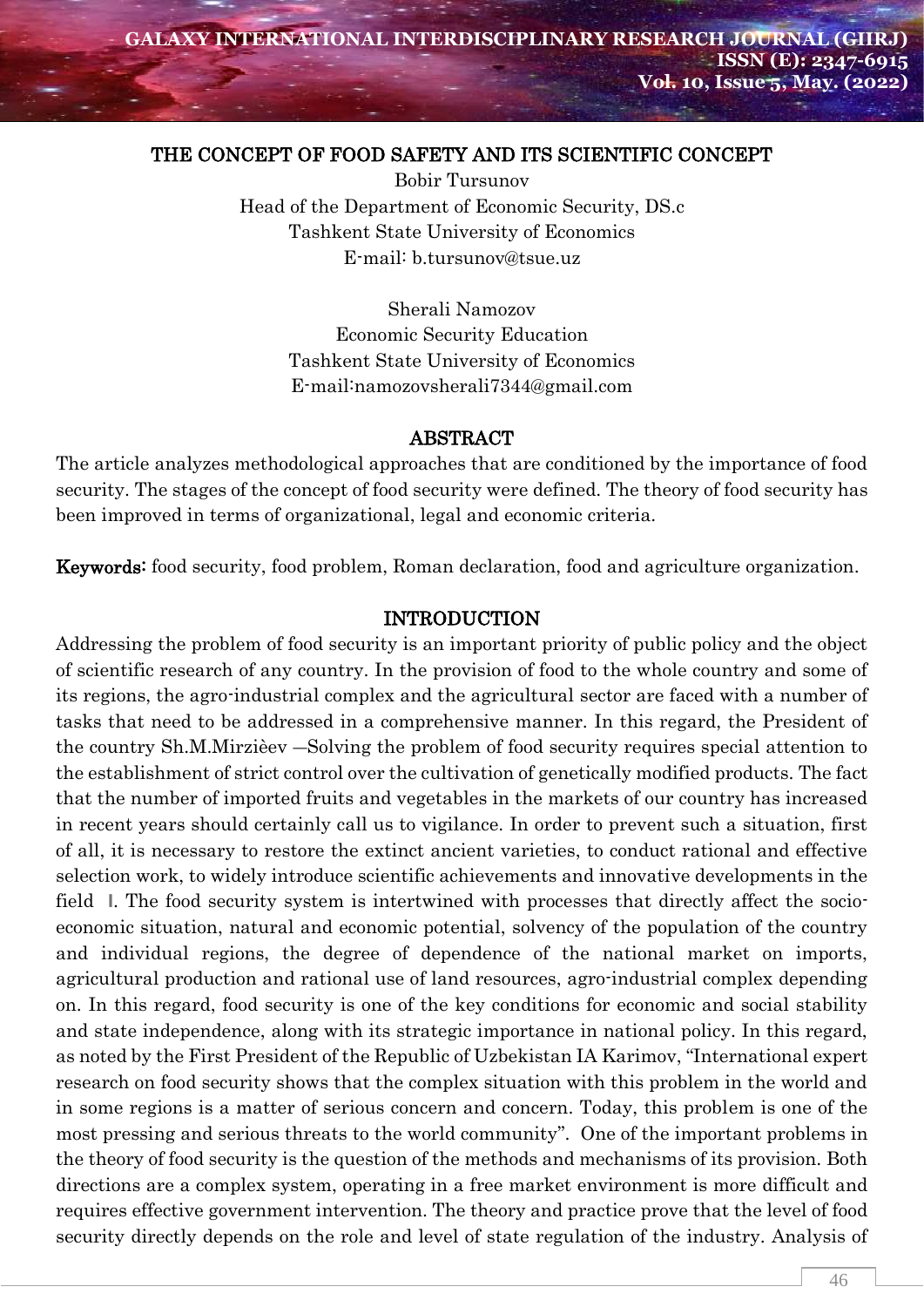the literature on the subject A lot of research has been conducted in the main areas of food security in the economy. The scientific and practical issues of food security in the region have been extensively studied in the scientific work of domestic and foreign economists, including B.E. The works of Mamarahimov, T.S Rasulov, T.V Uskova, R.Ya. Selimenkov, A.N. Anishchenko, A.N. Chekavinsky, and others can be mentioned. B.E. Mamarahimov, one of the scientists of our country, studied the main directions of food security, in which the state policy on food security is mainly aimed at the development of its own agricultural production and domestic markets, in part, the import of food products from abroad. shown to be done at the expense of imports. T.S Rasulov also studied the issues of food security, in his opinion, to ensure food security in the region due to the requirements of soil and climatic conditions, topography, cost-effective organization of production as a result of rational and correct placement of agricultural lands expediency. In the study of this area, foreign scientists T.V Uskova, R.Ya. Selimenkov, A.N. Anishchenko.

## RESEARCH METHODOLOGY

The main purpose of the study is to develop scientific and practical proposals and recommendations to meet the needs of the population of our country with quality food products. Comparison, grouping and economic-statistical methods were widely used in the research process.

#### ANALYSIS AND RESULTS

According to the analysis, the most prominent representatives of the protectionist approach to food security in the region are Japan and Norway, and the most export-oriented are the United States (USA). Almost all countries in the world (for example, the European Union) use intermediate measures to ensure food security. This agreement contains some elements of protectionism and export-oriented agreements, through which the intermediate path follows. The main difference between protectionism and export-oriented approaches is that the share of state support for agricultural production is very high. For example, in Japan and Norway, the level of state support for agriculture is higher than in the world. The main means of protecting Japan's domestic market are restricting food imports by regulating food prices as well as customs and tariffs, and making direct payments to farmers in the form of various subsidies. With such an agreement, part of the funds spent to support agriculture will be invested in industrial and agricultural production, and the government will participate in the process of restoring national capital. In turn, the money spent on food imports leaves the country and contributes to the development of production in exporting countries. Countries with high potential in the agricultural and economic spheres rely on export-oriented approaches to ensuring agricultural and food security. Among them is the United States. Although only one percent of the population in the United States is directly involved in agricultural production, the country is not only the world's largest food exporter with its own production needs, but also its own food needs. The United States is the world's largest exporter of agricultural products. Important food and fodder crops such as wheat, oats, soybeans and fruits have a large share in world trade.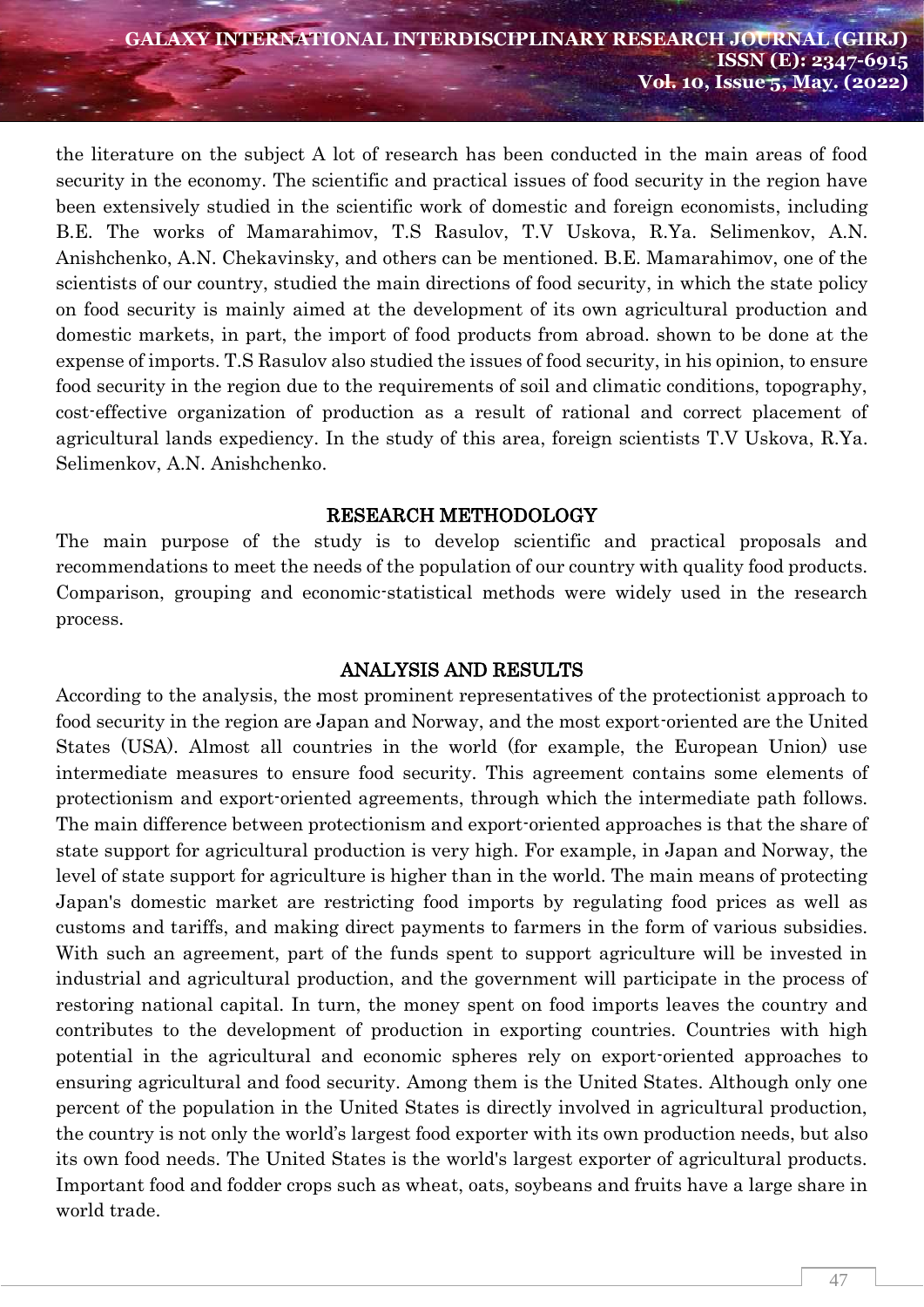As a result, according to the United Nations, 815 million people are currently starving, and by 2050 that number will reach 2 billion. reaches 12.9% of them live in developing countries. Fortyfive percent of deaths among children under the age of five are due to malnutrition. Today, 3.1 children die every year as a result.

In addition, one in four children on the planet has been found to be underweight. 66 million school-age children the boy and girl are involuntarily hungry for lessons. Of these, 23 million live in Africa. Agriculture is the largest employer sector in the world. Today, 40 percent of the world's population lives on this sector. It is a major source of income and employment for families in poor villages. In developing countries, five million small farms, mostly lalmi, supply 80 percent of the food. Therefore, investment in this area will increase the country's capacity to supply products to local and foreign markets, as well as to ensure food security.

Another initiative in the field was recently launched by the UN. That is, a global campaign to combat food waste has been announced. This also serves food security. According to the United Nations Environment Program (UNEP), 1.3 billion people die each year worldwide. tons of food are thrown away. (In a sense, we are "contributing" to this through the waste of our weddings. It is proposed to change the conditions of their storage in the first place in order to put an end to such an illogical state of waste.

"Hard bread? An oily rotten apple? Moldy cheese? What to do with such products? Many will drop them. One-third of the world's food lies in waste containers. The world economy loses about a trillion dollars every year. "

According to the organization's statistics, about four billion people die every year in the world. tons of food will be produced, and if they were used wisely and distributed, it would actually have reached all the inhabitants of the planet. Due to factors such as the above, prices in world food markets are rising. The global financial and economic crisis of the last decade has exacerbated the problem. Its complications are still being felt.

Indeed, food security represents the ability of a country to provide itself, independently, with similar basic products. It also means getting rid of over-reliance on food imports.

When will the state's food security policy be effective? When the levels of production and import of products are rationally combined, guaranteed opportunities for the population are created in this regard, pragmatic international cooperation is developed, it is also aimed at creating periodically renewable food stocks.

Therefore, the issue of food security is a guarantee of independence, socio-economic and political stability of Uzbekistan, as well as all other countries. In our country, this problem has not lost its relevance. Indeed, at the same time, the demand for food mahcylotlap is increasing, and per capita consumption is increasing as the population grows.

Consequently, over the past three years, the approach to ensuring food security, improving the quality of agricultural products and export potential in our country has completely changed, has become a priority of public policy.

It is known that agriculture is the leading sector of the economy in Uzbekistan. It employs 3.6 million people, or 27 percent of those employed in the economy. The share of the sector in GDP is 32%, while the land used in the sector occupies 45% of the country's territory. It is noteworthy that more than 180 types of agricultural and food products are currently exported to more than 80 countries. Another noteworthy aspect is the introduction of a cluster method of agricultural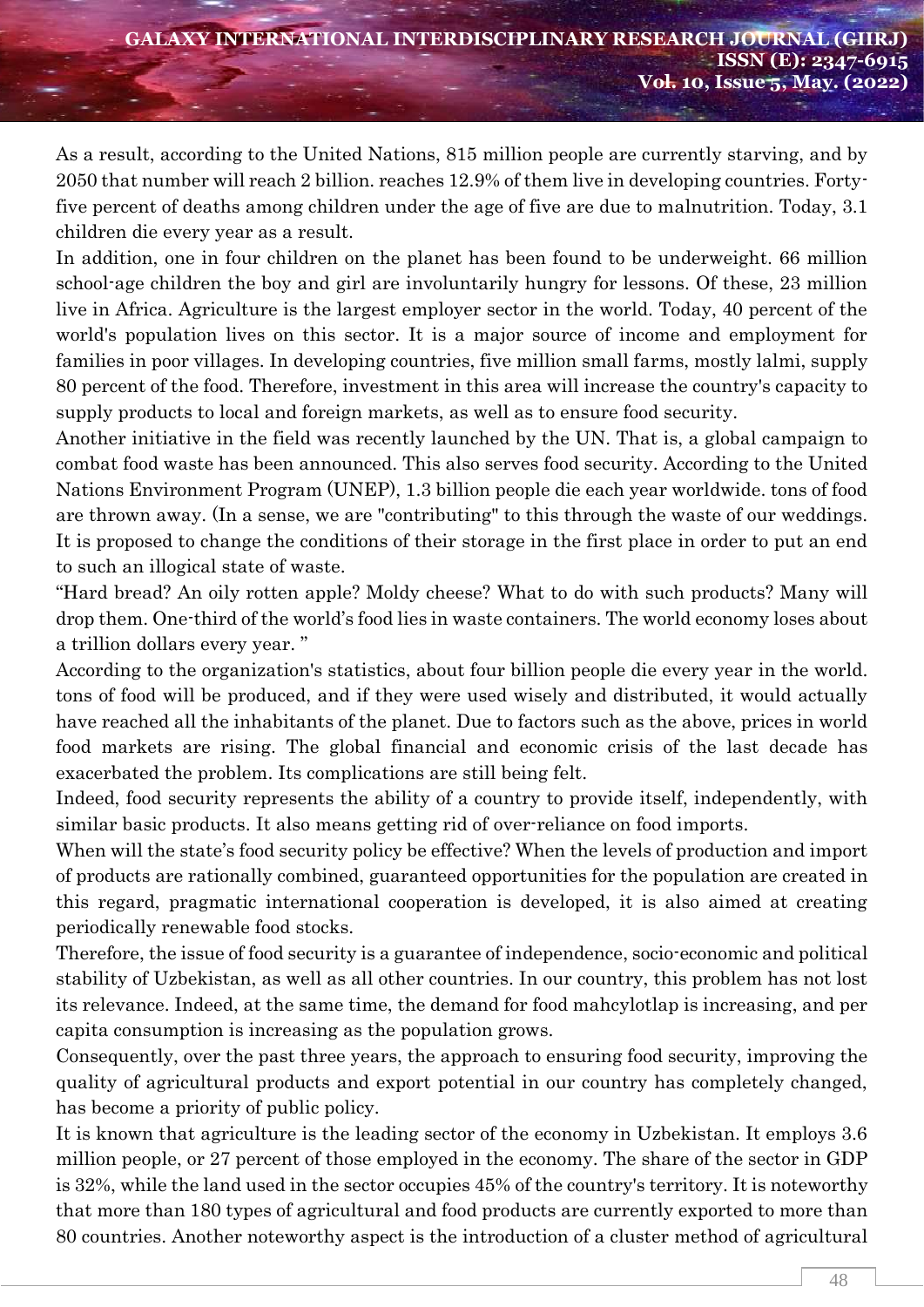production, which is gaining momentum. This is evidenced by the fact that 62% of agricultural land is covered by cotton and textiles, 8% by livestock and 7.5% by fruits and vegetables.

# **CONCLUSIONS**

The mechanism of food security in the Republic of Uzbekistan is based on three important aspects: regulation and promotion of food production in the agro-industrial complex, ensuring access and consumption of food products and improving the system of food security management. includes effort and action. In our opinion, the mechanism of food security includes the following support and measures in the field of regulation and promotion of food production in the agro-industrial complex:

-Establishment and improvement of the legal, regulatory framework for food security;

-Encouraging the development of food production through the budget. This includes tax benefits, subsidies and subventions;

-Stimulation of food production through monetary policy support. This includes the introduction of a system of preferential lending;

-Regulation of food exports and imports with customs tariffs and without tariffs. At the same time, measures will be taken to regulate and encourage the import of food products that are not produced in the country or produced in small quantities, as well as the export of food products, including agricultural products, by local producers with or without customs tariffs;

-Encourage investment in the agro-industrial complex (AIC). This includes measures to encourage domestic and foreign investment in the agro-industrial complex, including agriculture and fisheries, water management, food industry, the establishment of free agrarian economic zones, agricultural clusters in the country's regions, the development of a favorable business environment for their development. measures are taken.

## REFERENCES

- 1. Jonixonov M., Rahmonov S. Food program: a solid foundation for the country's development, economic stability and prosperity.// People's Speech, June 7, 2014.
- 2. Mirziyoev Sh.M. We will build a free and prosperous, democratic state of Uzbekistan together with our brave and noble people: Speech at the joint session of the chambers of the Oliy Majlis dedicated to the inauguration of the President of the Republic of Uzbekistan.// People's speech, December 15, 2016.
- 3. Uktamov, K. (2021). The Role of Economic Security in the Enterprise Management System. Asian Journal of Technology & Management Research (AJTMR) ISSN, 2249(0892). https://scholar.google.com/scholar?oi=bibs&hl=ru&q=related:5wjjaX9iheQJ:scholar.google. com/
- 4. Arif Sari, Walid Kamal Abdelbasset, Himanshu Sharma, Maria Jade Catalan Opulencia, Mahrad Feyzbaxsh, Azher M Abed, Shaymaa Abed Hussein, Bashar S Bashar, Ali Thaeer Hammid, AS Prakaash, Khusniddin Fakhriddinovich Uktamov [A novel combined power](https://scholar.google.com/scholar?oi=bibs&cluster=1724590140399799009&btnI=1&hl=ru)  [generation and argon liquefaction system; investigation and optimization of energy, exergy,](https://scholar.google.com/scholar?oi=bibs&cluster=1724590140399799009&btnI=1&hl=ru)  [and entransy phenomena](https://scholar.google.com/scholar?oi=bibs&cluster=1724590140399799009&btnI=1&hl=ru)
- 5. <https://www.sciencedirect.com/science/article/pii/S2352152X22006296>